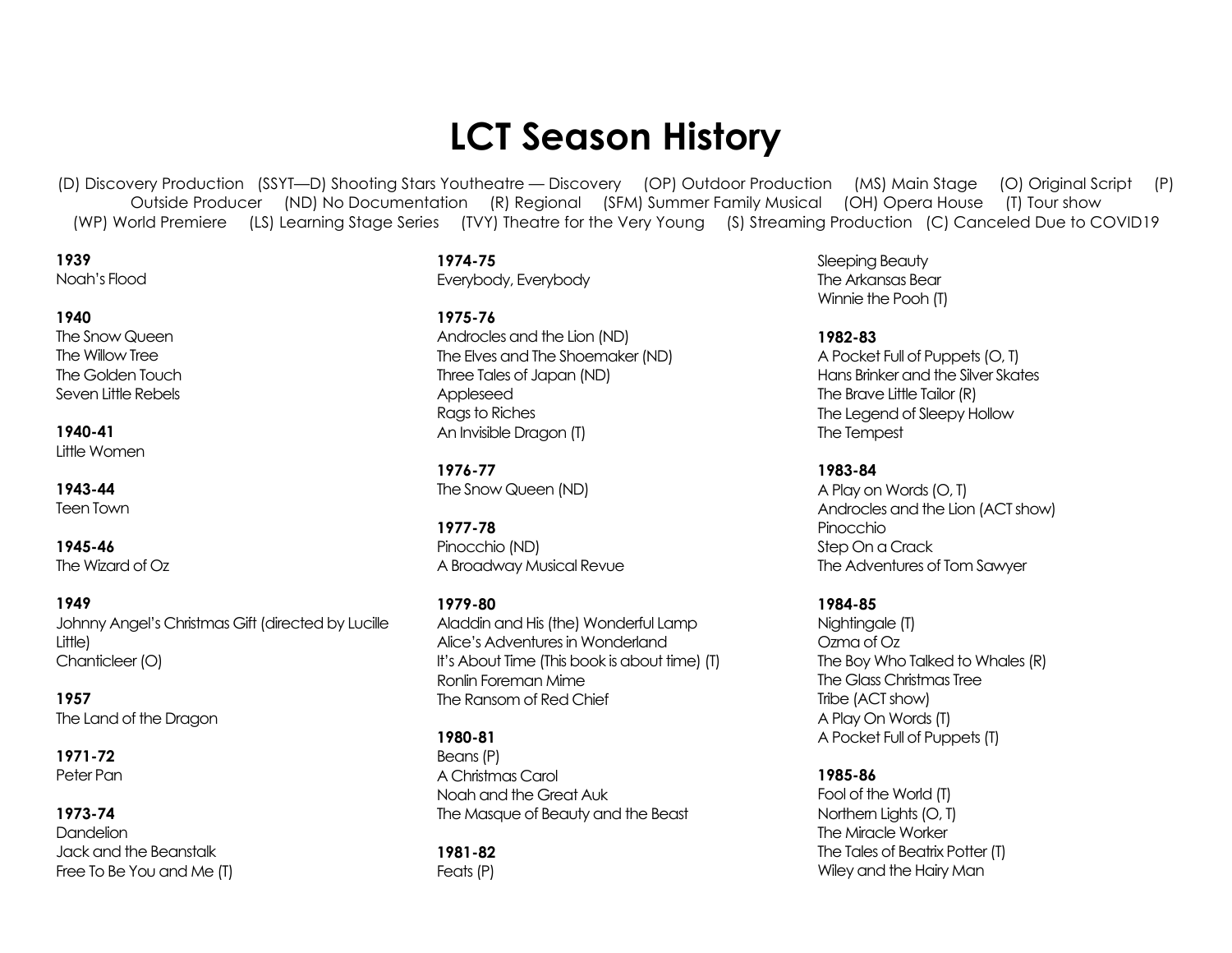Winnie the Pooh (P)

#### **1986-87**

The Phantom Tollbooth Huckleberry Finn (T) The Adventures of a Bear Called Paddington The Bunny Tales of Beatrix Potter (O, T) The Gift of the Magi / A Cop and the Anthem The Tales of Hans Christian Andersen (O, T) The Tingalary Bird

#### **1987-88**

A Kentucky Scrapbook (O, T) Charlotte's Web (P) Mother Hicks Signy's Saga (O) The Emperor's New Clothes The Ransom of Red Chief (T) The Bunny Tales of Beatrix Potter (T) The Fool of the World (T) The Tales of Hans Christian Andersen (T)

## **1988-89**

A Christmas Carol Flowers for Algernon Peter and the Wolf and Other Tales from Eastern Europe (O, T) The Arkansas Bear The Velveteen Rabbit A Kentucky Scrapbook (T) The Ransom of Red Chief (T) The Tales of Hans Christian Andersen (T)

## **1989-90**

A Christmas Carol (T) Macbeth (O, T) Mean to Be Free Rumplestiltskin (O) The Pied Piper The Town Mouse and the Country Mouse (T) Peter and the Wolf (T)

#### **1990-91**

Pinocchio (O) Rapunzel (R) Sir Gawain and the Green Knight The Tales of Edgar Allan Poe (T) Uncle Wiggly (O, T) A Christmas Carol (O, T)

## **1991-92**

The Princess and the Pea (R) The Little Match Girl Twain by the Tale (T) Jack and the Wonder Beans (O, T) The Wind in the Willows (R) A Christmas Carol (T)

# **1992-93**

Nightingale (T) Romeo and Juliet (O, T) Frankenstein (R) The Adventures of Madeline Androcles and the Lion (R) A Christmas Carol (T)

# **1993-94**

The Jungle Book (T) Most Valuable Player (T) The Legend of Sleepy Hollow (R) The Best Christmas Pageant Ever A Christmas Carol (T) The Reluctant Dragon

## **1994-95**

Alice in Wonderland Ramona Quimby And the Tide Shall Cover the Earth Treasure Island Wiley and the Hairy Man (T) A Christmas Carol (T) Huck Finn (T)

#### **1995-96**

The Tales of Beatrix Potter (T) A Christmas Carol (R) Charlotte's Web Bridge to Terabithia The Secret History of the Future (D) The Red Badge of Courage (T) Tuck Everlasting The Velveteen Rabbit

## **1996-97**

Anne Frank & Me Code Breaker (D) The Hardy Boys and the Mystery of the Haunted **House** Sea Girl (R) The Secret Garden (R) Winnie the Pooh (R) Noodle Doodle Box (T) Rootabaga Stories (T)

## **1997-98**

Really Rosie (D) The Three Musketeers (O Max Bush) The Best Christmas Pageant Ever (R) Shakespeare and Macbeth (O, T) The Yellow Boat Hansel and Gretel (R) Jack and the Wonder Beans (O, T) The Night of the Pterodactyls (D)

## **1998-99**

Riddling Child (D, O John Urquhart) Wiley and the Hairy Man A Little House Christmas (R) Most Valuable Player (R) Amazing Bone Afternoon of the Elves A Thousand Cranes (T) The Fisherman and His Wife (O, T)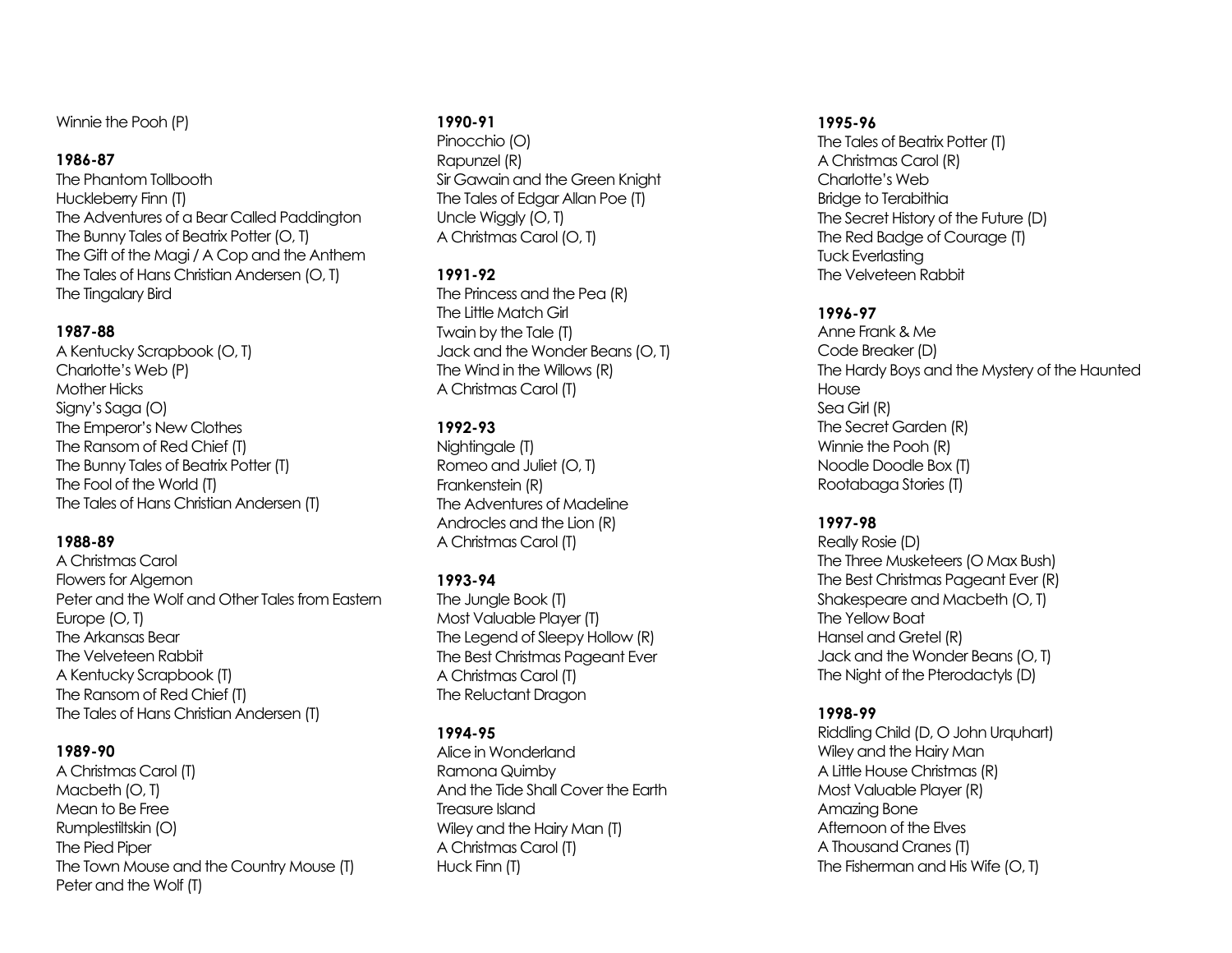#### **1999-2000**

Pecos Bill & Slue-Foot Sue (O, T) And Then They Came for Me: Remembering the World of Anne Frank The Adventures of Madeline (D) A Christmas Carol (R) The Sorcerer's Apprentice A Kentucky Scrapbook The Tales of Beatrix Potter (T) The Ugly Duckling (D)

#### **2000-2001**

Katerina the Clever: A Russian Folk Tale (O, T) Bunnicula (R) A Christmas Carol (R) Charlotte's Web (D) The Legend of John Henry (O, T) Sport (P) Romeo & Juliet (R) Amazing Grace (D) Rapunzel (R)

#### **2001-2002**

Sing Down the Moon: Appalachian Wonder Tales The Best Christmas Pageant Ever (D) The Lion, The Witch & The Wardrobe (T) A Woman Called Truth Nightingale (T) A Stone That Sings (D) Aesop's Fables (O, T) Alexander & the Terrible, Horrible, No Good, Very Bad Day This is not a Pipe Dream (Company B)

#### **2002-2003**

Annie [SFM] Jack and the Wonder Beans (O, T) The Diary of Anne Frank (R) The Velveteen Rabbit (R) The Littlest Angel (D) Mufaro's Beautiful Daughters(T)

There's a Boy in the Girls' Bathroom (D) The Odyssey (D) Lilly's Purple Plastic Purse (R)

# **2003-2004**

Oliver! [SFM] Androcles and the Lion (R) Tales of Edgar Allan Poe Fool of the World (T) Merry Christmas, Strega Nona (D) Why Mosquitoes Buzz (T) The Wind in the Willows (D) Tomato Plant Girl (T) Sideways Stories from Wayside School (R)

## **2004-2005**

Joseph and the Amazing Technicolor Dreamcoat [SFM] Witness (WP) Where the Red Fern Grows (R) The Fisherman and his Wife (T) The Best Christmas Pageant Ever (D, R) The Legend of John Henry (T) Cows Don't Fly! (O, T) James and the Giant Peach (D) Miss Nelson is Missing (R)

## **2005-2006**

The Wizard of Oz [SFM] If You Give a Mouse a Cookie [T] The Wolf and its Shadows [T] Tuck Everlasting [R] The Adventures of Madeline [D] A Thousand Cranes [T] Senora Tortuga [T] Amazing Grace [D] Alexander, Who's Not Not Not Not Not Not Going to Move [R] Charlotte's Web [SSYT—D]

#### **2006-2007**

Seussical [SFM] Aesop's Fables on stage [T] Charlotte's Web [D] Mark Twain's Huckleberry Finn [T] A Christmas Carol [R] Cinderella [D] Anansi the Spider [T, O] The Garden of Rikki Tikki Tavi [T] Bridge to Terabithia [D] A Year with Frog and Toad [MS] James and the Giant Peach [SSYT—D]

#### **2007-2008**

Disney's Beauty and the Beast [SFM] The Lion, the Witch, and the Wardrobe [T] Old Dry Frye [WP, O, T] Hana's Suitcase [MS] Alice in Wonderland [D] A Laura Ingalls Wilder Christmas [MS, R] Pecos Bill and Sluefoot Sue [O, T] Too Many Frogs [T] The BFG (Big Friendly Giant) [D] Lilly's Purple Plastic Purse [MS] Still Life with Iris [SSYT—D]

## **2008-2009**

Honk! [SFM] The Giver [MS] The Legend of Sleepy Hollow [MS, T] Katerina the Clever [MS, T] If you take a Mouse to the Movies [OH, WP, O, R] The Snow Queen [WP, O, D] Jack and the Wonder Beans [MS, T] Keeping Mr. Lincoln [MS, T, WP] The Watson's Go to Birmingham -1963 [D] Celebrity Curtain Call (70<sup>th</sup> Anniversary Event) How I Became a Pirate [MS, R] Pinocchio [SSYT—D]

**2009-2010** Cinderella [SFM]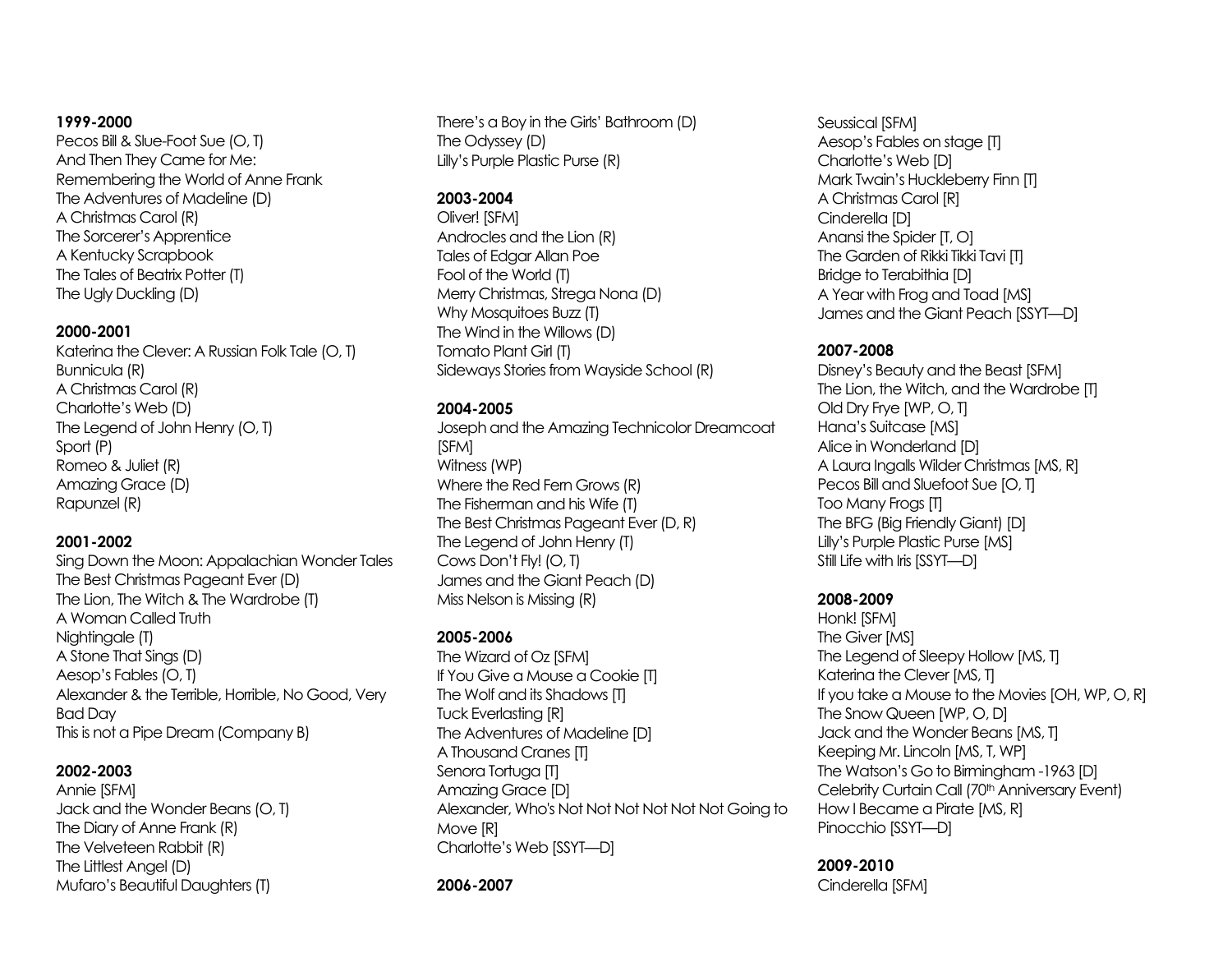#### Pinocchio [D] The Legend of John Henry [MS, T] If You Give a Pig a Pancake [MS, R] The Best Christmas Pageant Ever [OH, D] The Little Mermaid [MS, T] Red Badge of Courage [MS, T] Holes [D] Celebrity Curtain Call goes Wicked Go, Dog. Go! [MS, R] The Fisherman and His Wife [T] Snow White [SSYT—D]

## **2010-2011**

Roald Dahl's Willy Wonka [SFM] If You Give a Mouse a Cookie [MS, T] River Rat and Cat [MS, T] I Dedicate This Ride: The Making of Isaac Murphy [O, WP, MS] Old Dry Frye [World Equestrian Games & SETC] Junie B. in Jingle Bells, Batman Smells [OH, R] The Neverending Story [D] Cows Don't Fly and other known facts [O, MS, T] The Princess Who Lost Her Hair [O, WP, MS, T] Anne Frank & Me [D] Celebrity Curtain Call Meets Cupid Click, Clack, Moo: Cows That Type [MS, R] Alice in Wonderland [SSYT—D]

# **2011-2012**

Annie [SFM] Charlotte's Web [D] Old Jake's Skirts [MS, T] MisterE of Imagination: Tales of Edgar Allan Poe [O, WP, MS, T] The Boxcar Children [MS, R] Madeline's Christmas [OH, D] Tales of the Shimmering Sky [MS, T] Sacagawea: Discovering History [MS, T] There's a Boy in the Girls' Bathroom [D] Celebrity Curtain Call — Walks on the Wild Side Goodnight Moon [MS, R]

# **2012-2013**

Seussical [SFM] Sideways Stories from Wayside School [SSYT—D] Oz [MS, R] Wiley and the Hairy Man [D] Tom Sawyer [O, WP, MS, T] The Lion, the Witch, and the Wardrobe [OH, D] Aesop's Fables [MS, T] Why Mosquitoes Buzz [O, MS, T] Pinkalicious [MS, R] Celebrity Curtain Call — Happily Ever After The Hundred Dresses [D] The Tallest Tale Ever Told [O, WP, MS, T]

# **2013-2014**

Shrek [SFM]

Lilly's Purple Plastic Purse [D] The Legend of Sleepy Hollow [MS, R] The Paper Bag Princess [O, WP, MS, T] Anansi the Spider [O, MS, T] The Best Christmas Pageant Ever [OH, D] Jack and the Wonder Beans [O, MS, T] And They Came for Me [MS, T] The Musical Adventures of Flat Stanley [MS, R] Celebrity Curtain Call – Alice in Wonderland Gossamer [D]

# **2014-2015**

Rodger's & Hammerstein's Cinderella [SFM] Long Road to Freedom [MS, T] Miss Nelson is Missing [D] MisterE of Imagination: Tales of Edgar Allan Poe  $[O, MS, R]$ A Charlie Brown Christmas [OH, D] Rapunzel [MS, T] Señora Tortuga [MS, T] The Cat in the Hat [MS, R] Celebrity Curtain Call—The Wizard of Oz A Thousand Cranes [MS, T] The Giver [D]

# **2015-2016**

Androcles and The Lion [SSYT-OP] The Wizard of Oz [SFM] The Adventures of Madeline [D] Where the Red Fern Grows [MS, R] Zombie in Love [LS] Old Dry Frye [O, MS, T] Junie B. in Jingle Bells Batman Smells [OH, D] The Lion, the Witch, and the Wardrobe [MS, T] Puss in Boots [WP, O, MS, T] Legend of John Henry [O, MS, T] Mulan Jr. [LS] Duck for President [MS, R] Celebrity Curtain Call - Robin Hood

# **2016-2017**

Cinderella with the Commedia Players [SSYT-OP] Disney's The Little Mermaid [SFM] Fancy Nancy the Musical [MS, R] Frankenstein [LS] The Miraculous Journey of Edward Tulane [ MS, T] The Snow Queen [OH, D, O] Alice Lands in Wonder [MS, T, WP] Cows Don't Fly and Other Known Facts [MS, T, O] The Watsons Go to Birmingham 1963 [D] Disney's Peter Pan Jr. [LS] Diary of A Worm, A Spider, and A Fly [MS, R] The Red Badge of Courage [MS, T] Celebrity Curtain Call in The Chocolate Factory Circle and Square [TVY, O, WP]

# **2017-2018**

Disney's Beauty and the Beast [SFM] Junie B. Jones Is Not a Crook [MS, R] Schoolhouse Rock Live! Jr. [LS] The Legend of Sleepy Hollow [MS, T] The Best Christmas Pageant Ever [OH, D] The Ugly Duckling [MS, T, O, WP] Sacagawea: Discovering History [MS, T] Elephant & Piggie's "We are in a Play!" [MS]